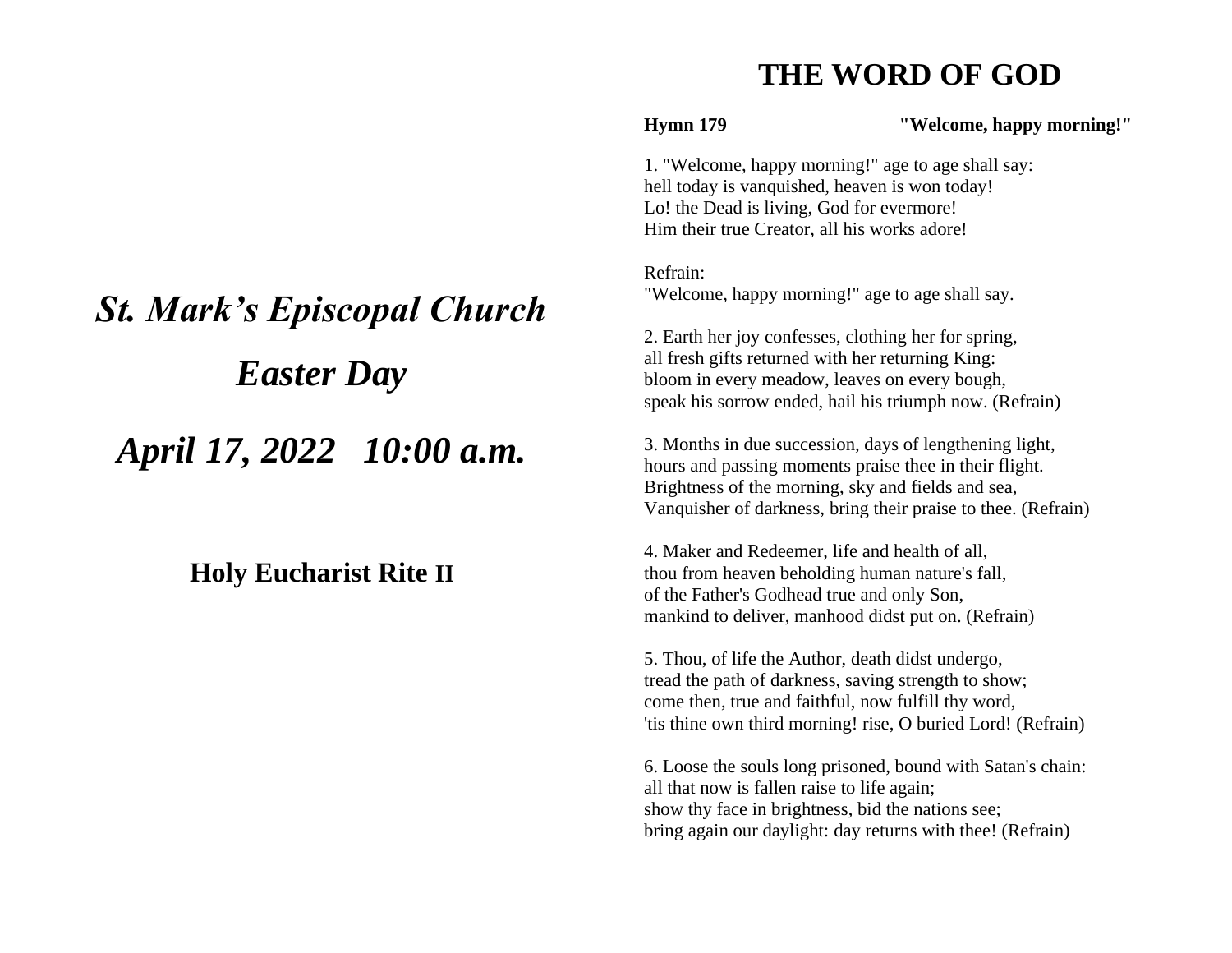*Celebrant* Alleluia. Christ is risen. *People The Lord is risen indeed. Alleluia.*

Almighty God, to you all hearts are open, all desires known, and from you no secrets are hid: Cleanse the thoughts of our hearts by the inspiration of your Holy Spirit, that we may perfectly love you, and worthily magnify your holy Name; through Christ our Lord. *Amen.*

### **The Gloria**

*Glory to God in the highest, and peace to his people on earth.*

*Lord God, heavenly King, almighty God and Father, we worship you, we give you thanks, we praise you for your glory.*

*Lord Jesus Christ, only Son of the Father, Lord God, Lamb of God, you take away the sin of the world: have mercy on us; you are seated at the right hand of the Father: receive our prayer.*

*For you alone are the Holy One, you alone are the Lord, you alone are the Most High, Jesus Christ, with the Holy Spirit, in the glory of God the Father. Amen*

### **The Collect of the Day**

*The Celebrant says to the people* The Lord be with you. *People And also with you.*

*Celebrant* Let us pray.

### *The Celebrant says the Collect.*

O God, who for our redemption gave your only-begotten Son to the death of the cross, and by his glorious resurrection delivered us from the power of our enemy: Grant us so to die daily to sin, that we may evermore live with him in the joy of his resurrection; through Jesus Christ your Son our Lord, who lives and reigns with you and the Holy Spirit, one God, now and for ever. *Amen.*

### **The Lessons**

### **Acts 10:34-43**

Then Peter began to speak to them: "I truly understand that God shows no partiality, but in every nation anyone who fears him and does what is right is acceptable to him. You know the message he sent to the people of Israel, preaching peace by Jesus Christ—he is Lord of all. That message spread throughout Judea, beginning in Galilee after the baptism that John announced: how God anointed Jesus of Nazareth with the Holy Spirit and with power; how he went about doing good and healing all who were oppressed by the devil, for God was with him. We are witnesses to all that he did both in Judea and in Jerusalem. They put him to death by hanging him on a tree; but God raised him on the third day and allowed him to appear, not to all the people but to us who were chosen by God as witnesses, and who ate and drank with him after he rose from the dead. He commanded us to preach to the people and to testify that he is the one ordained by God as judge of the living and the dead. All the prophets testify about him that everyone who believes in him receives forgiveness of sins through his name."

 The Word of the Lord. *People Thanks be to God.*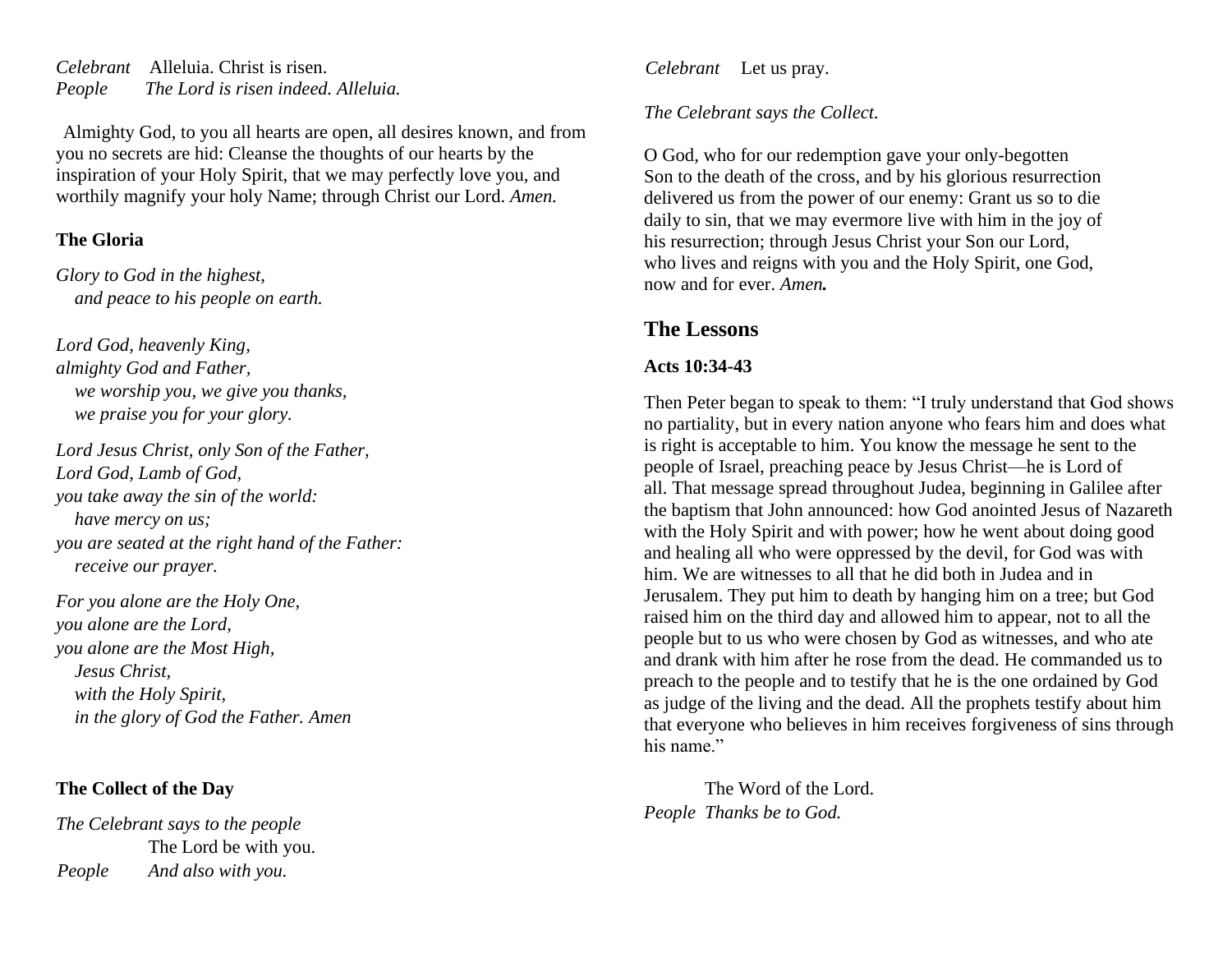### **Psalm 118: 1-2, 14-24**

Give thanks to God who is good;\*

1 God's mercy endures forever

Let Israel now proclaim:\*

- 2 "God's mercy endures forever."
	- 14 God is my strength and my song and has become my salvation,
	- 15 There is a sound of exultation and victory\* in the tents of the righteous:
	- 16 "The right hand of the Most High has triumphed;\* the right hand of the Most High is exalted; the right hand of the Most High has triumphed!"
	- 17 I shall not die, but live\* and declare the works of God.
	- 18 God has punished me sorely, \* but did not hand me over to death.
	- 19 Open for me the gates of righteousness; \* I will enter them, I will offer thanks to God.
	- 20 "This is the gate of the Holy One; \* those who are righteous may enter."
	- 21 I will give thanks to you, for you answered me \* and have become my salvation.
	- 22 The same stone which the builders rejected \* has become the chief cornerstone.

23 This is God's doing, \* and it is marvelous in our eyes.

24 On this day the Holy One has acted; \* and we will rejoice and be glad in it.

### **1 Corinthians 15:19-26**

If for this life only we have hoped in Christ, we are of all people most to be pitied.

But in fact Christ has been raised from the dead, the first fruits of those who have died. For since death came through a human being, the resurrection of the dead has also come through a human being; for as all die in Adam, so all will be made alive in Christ. But each in his own order: Christ the first fruits, then at his coming those who belong to Christ. Then comes the end, when he hands over the kingdom to God the Father, after he has destroyed every ruler and every authority and power. For he must reign until he has put all his enemies under his feet. The last enemy to be destroyed is death

 The Word of the Lord *People Thanks be to God.*

### **Hymn 708 Alleluia! The strife is o'er, the battle won**

Alleluia, alleluia, alleluia!

1. The strife is o'er, the battle done, the victory of life is won; the song of triumph has begun. Alleluia!

2. The powers of death have done their worst, but Christ their legions hath dispersed: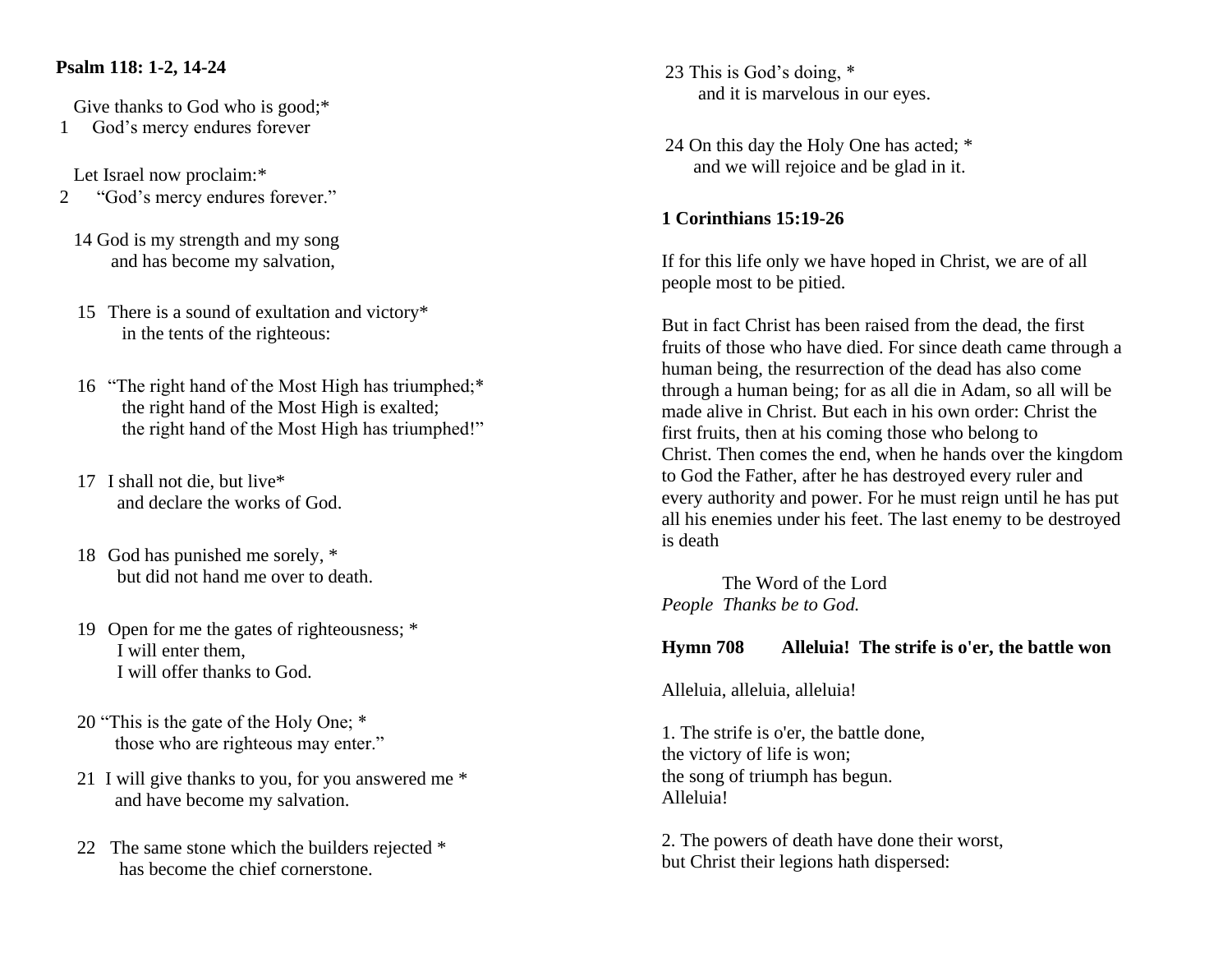let shout of holy joy outburst. Alleluia!

3. The three sad days are quickly sped, he rises glorious from the dead: all glory to our risen Head! Alleluia!

4. He closed the yawning gates of hell, the bars from heaven's high portals fell; let hymns of praise his triumphs tell! Alleluia!

5. Lord! by the stripes which wounded thee, from death's dread sting thy servants free, that we may live and sing to thee. Alleluia!

Alleluia, alleluia, alleluia!

 The Holy Gospel of our Lord Jesus Christ according to John *People Glory to you, Lord Christ*

### **John 20:1-18**

Early on the first day of the week, while it was still dark, Mary Magdalene came to the tomb and saw that the stone had been removed from the tomb. So she ran and went to Simon Peter and the other disciple, the one whom Jesus loved, and said to them, "They have taken the Lord out of the tomb, and we do not know where they have laid him." Then Peter and the other disciple set out and went toward the tomb. The two were running together, but the other disciple outran Peter and reached the tomb first. He bent down to look in and saw the linen wrappings lying there, but he did not go in. Then Simon Peter came, following him, and went into the

tomb. He saw the linen wrappings lying there, and the cloth that had been on Jesus' head, not lying with the linen wrappings but rolled up in a place by itself. Then the other disciple, who reached the tomb first, also went in, and he saw and believed; for as yet they did not understand the scripture, that he must rise from the dead. Then the disciples returned to their homes.

But Mary stood weeping outside the tomb. As she wept, she bent over to look into the tomb; and she saw two angels in white, sitting where the body of Jesus had been lying, one at the head and the other at the feet. They said to her, "Woman, why are you weeping?" She said to them, "They have taken away my Lord, and I do not know where they have laid him." When she had said this, she turned around and saw Jesus standing there, but she did not know that it was Jesus. Jesus said to her, "Woman, why are you weeping? Whom are you looking for?" Supposing him to be the gardener, she said to him, "Sir, if you have carried him away, tell me where you have laid him, and I will take him away." Jesus said to her, "Mary!" She turned and said to him in Hebrew, "Rabbouni!" (which means Teacher). Jesus said to her, "Do not hold on to me, because I have not yet ascended to the Father. But go to my brothers and say to them, 'I am ascending to my Father and your Father, to my God and your God.'" Mary Magdalene went and announced to the disciples, "I have seen the Lord"; and she told them that he had said these things to her.

 The Gospel of the Lord. *People Praise to you, Lord Christ.*

**The Sermon The Reverend Nancy L. Threadgill**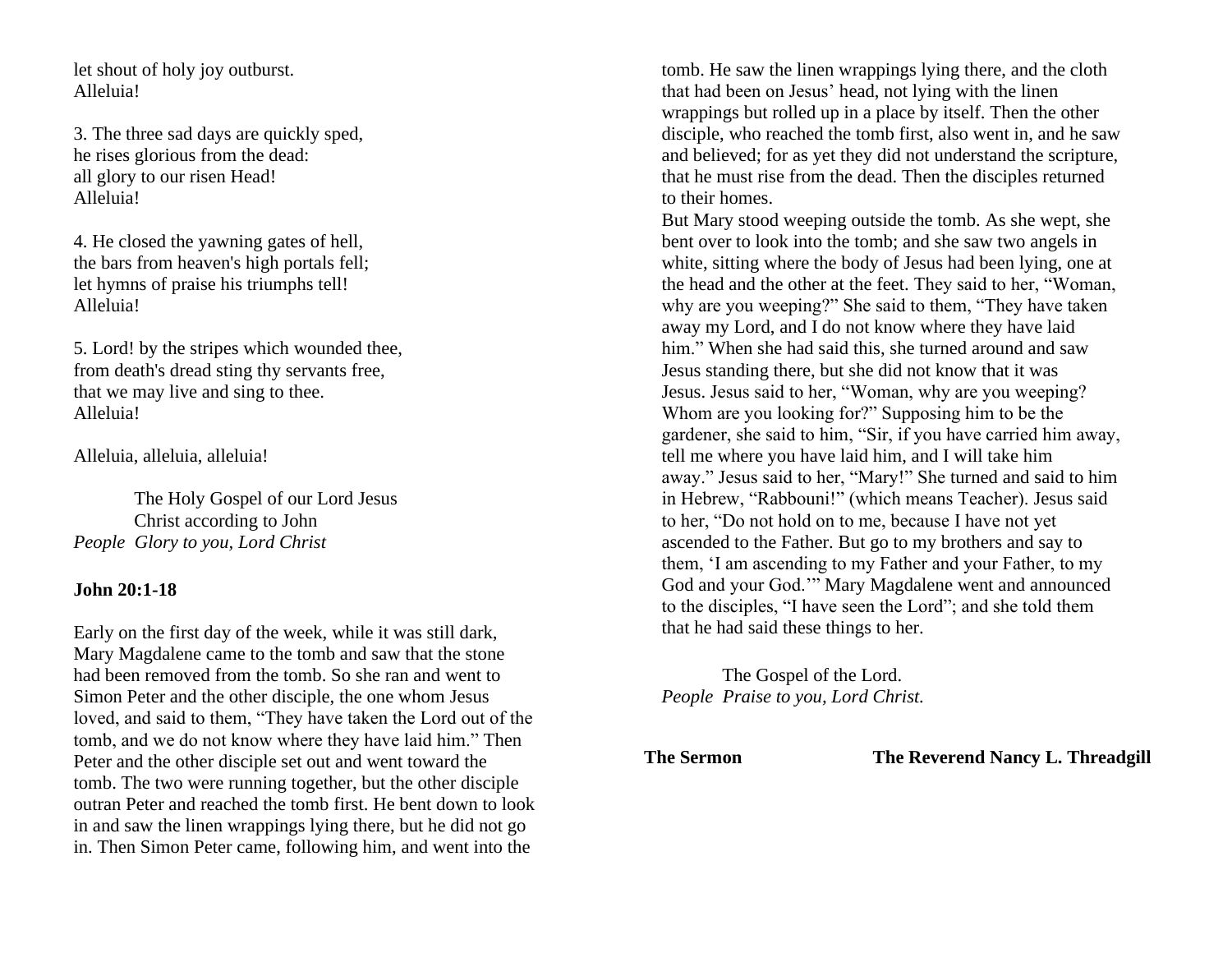### **The Nicene Creed**

*We believe in one God the Father, the Almighty, maker of heaven and earth, of all that is, seen and unseen. We believe in one Lord, Jesus Christ, the only Son of God, eternally begotten of the Father, God from God, Light from Light, true God from true God, begotten, not made, of one Being with the Father. Through him all things were made. For us and for our salvation he came down from heaven: by the power of the Holy Spirit he became incarnate from the Virgin Mary, and was made man. For our sake he was crucified under Pontius Pilate; he suffered death and was buried. On the third day he rose again in accordance with the Scriptures; he ascended into heaven and is seated at the right hand of the Father. He will come again in glory to judge the living and the dead, and his kingdom will have no end.* 

*We believe in the Holy Spirit, the Lord, the giver of life, who proceeds from the Father and the Son. With the Father and the Son he is worshiped and glorified. He has spoken through the Prophets. We believe in one holy catholic and apostolic Church. We acknowledge one baptism for the forgiveness of sins. We look for the resurrection of the dead, and the life of the world to come. Amen.*

### **The Prayers of the People**

### **Form I**

With all our heart and with all our mind, let us pray to the Lord, saying "Lord, have mercy."

For the peace from above, for the loving-kindness of God, and for the salvation of our souls, let us pray to the Lord. *Lord, have mercy.*

For the peace of the world, for the welfare of the Holy Church of God, and for the unity of all peoples, let us pray to the Lord. *Lord, have mercy.*

For our Bishop, and for all the clergy and people, let us pray to the Lord. *Lord, have mercy.*

For our President, for the leaders of the nations, and for all in authority, let us pray to the Lord. *Lord, have mercy.*

For this city Johnstown, for every city and community, and for those who live in them, let us pray to the Lord. *Lord, have mercy.*

For seasonable weather, and for an abundance of the fruits of the earth, let us pray to the Lord. *Lord, have mercy.*

For the good earth which God has given us, and for the wisdom and will to conserve it, let us pray to the Lord. *Lord, have mercy.*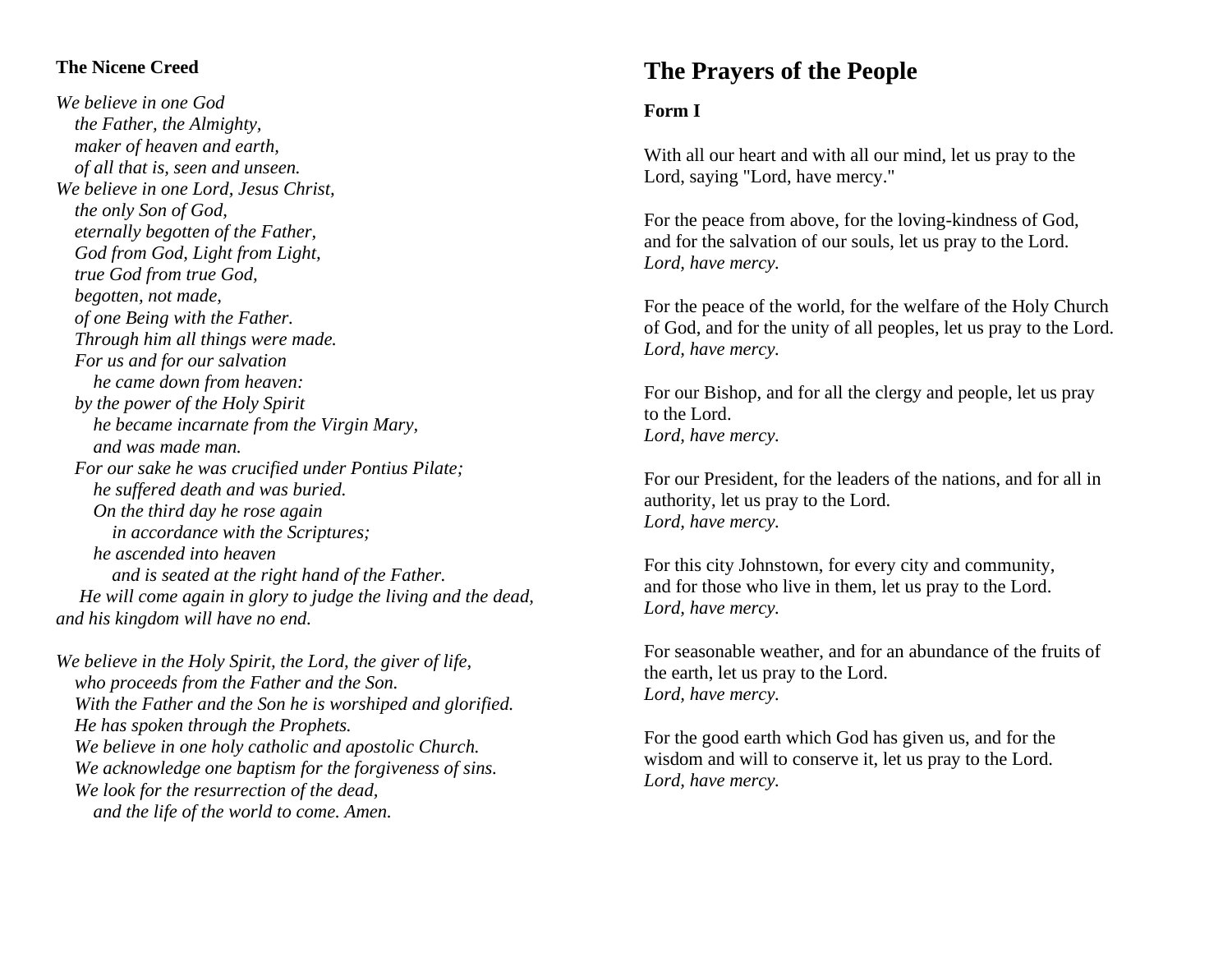For those who travel on land, on water, or in the air or through outer space, let us pray to the Lord. *Lord, have mercy.*

For the aged and infirm, for the widowed and orphans, and for the sick and the suffering, let us pray to the Lord. *Lord, have mercy.*

For \_\_\_\_\_\_\_\_\_\_\_\_\_\_\_, let us pray to the Lord. *Lord, have mercy.*

For the poor and the oppressed, for the unemployed and the destitute, for prisoners and captives, and for all who remember and care for them, let us pray to the Lord. *Lord, have mercy.*

For all who have died in the hope of the resurrection, and for all the departed, let us pray to the Lord. *Lord, have mercy.*

For deliverance from all danger, violence, oppression, and degradation, let us pray to the Lord. *Lord, have mercy.*

That we may end our lives in faith and hope, without suffering and without reproach, let us pray to the Lord. *Lord, have mercy.*

Defend us, deliver us, and in thy compassion protect us, O Lord, by thy grace. *Lord, have mercy.*

In the communion of saints, let us commend ourselves, and one another, and all our life, to Christ our God. *To thee, O Lord our God.*

*Silence.*

Almighty God, kindle, we pray, in every heart the true love of peace, and guide with your wisdom those who take counsel for the nations of the earth, that in tranquility your dominion may increase until the earth is filled with the knowledge of your love; through Jesus Christ our Lord, who lives and reigns with you, in the unity of the Holy Spirit, one God, now and for ever. *Amen.*

### **Confession of Sin**

*Most merciful God,*

*we confess that we have sinned against you in thought, word, and deed, by what we have done, and by what we have left undone. We have not loved you with our whole heart; we have not loved our neighbors as ourselves. We are truly sorry and we humbly repent. For the sake of your Son Jesus Christ, have mercy on us and forgive us; that we may delight in your will, and walk in your ways, to the glory of your Name. Amen. The Priest, stands and says*

Almighty God have mercy on you, forgive you all your sins through our Lord Jesus Christ, strengthen you in all goodness, and by the power of the Holy Spirit keep you in eternal life. *Amen.*

### **The Peace**

### *The Celebrant says to the people*

The peace of the Lord be always with you.

*People And also with you*.

*Then the Ministers and People may greet one another in the name of the Lord*.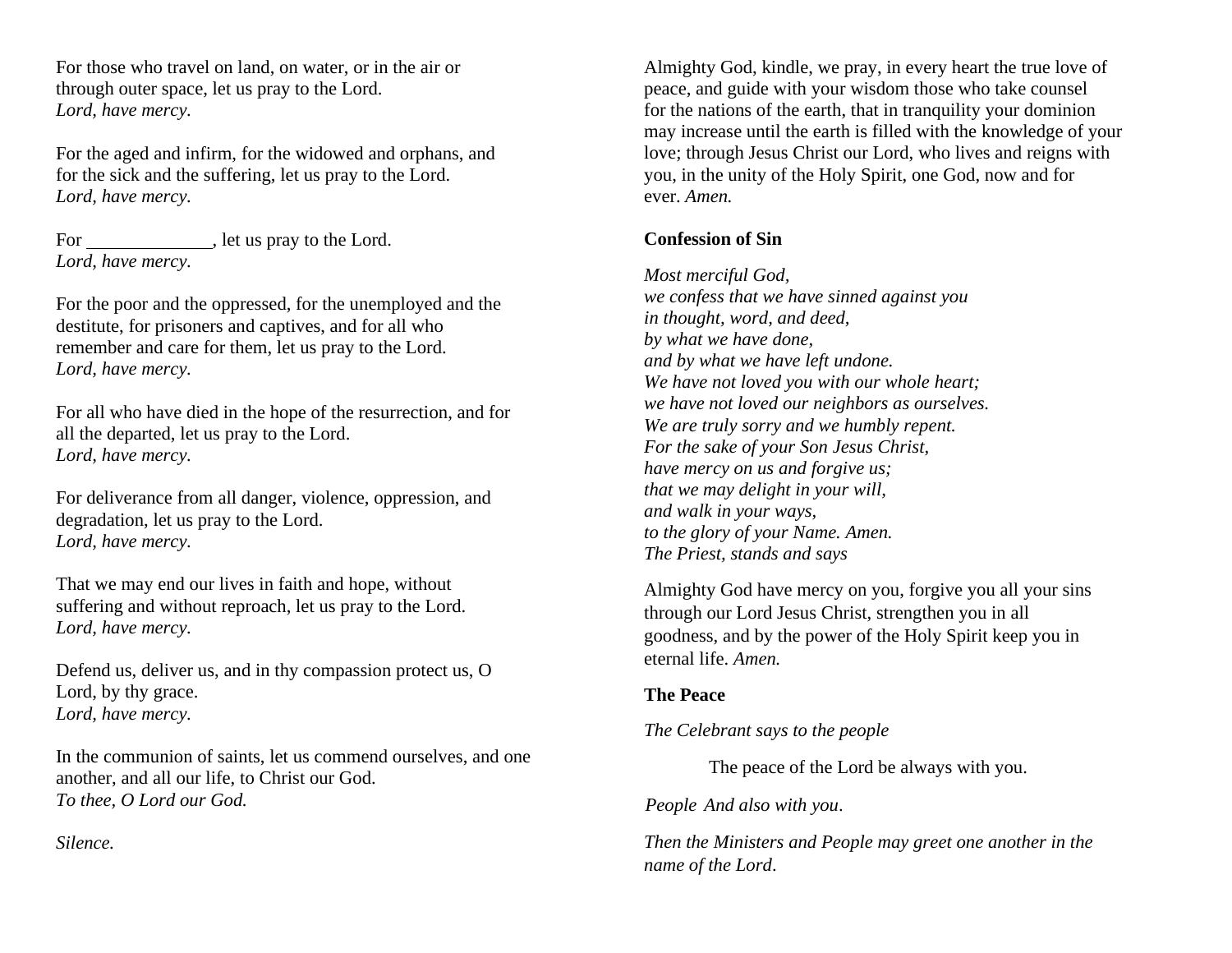## **THE HOLY COMMUNION**

Walk in love, as Christ loved us and gave himself for us, an offering and sacrifice to God. *Ephesians 5:2*

**Anthem Hallelujah! Now Be Joyful!**

### **The Great Thanksgiving**

### **Eucharistic Prayer B**

*The Celebrant faces the people and says*

The Lord be with you. *People And also with you*.

*Celebrant* Lift up your hearts. *People We lift them to the Lord. Celebrant* Let us give thanks to the Lord our God. *People It is right to give him thanks and praise*.

*Then, facing the Holy Table, the Celebrant proceeds*

It is right, and a good and joyful thing, always and everywhere to give thanks to you, Father Almighty, Creator of heaven and earth.

But chiefly are we bound to praise you for the glorious resurrection of your Son Jesus Christ our Lord; for he is the true Paschal Lamb, who was sacrificed for us, and has taken away the sin of the world. By his death he has destroyed death, and by his rising to life again he has won for us everlasting life.

Therefore we praise you, joining our voices with Angels and Archangels and with all the company of heaven, who for ever sing this hymn to proclaim the glory of your Name:

### *Celebrant and People*

*Holy, Holy, Holy Lord, God of power and might, heaven and earth are full of your glory. Hosanna in the highest. Blessed is he who comes in the name of the Lord. Hosanna in the highest.*

*Then the Celebrant continues*

We give thanks to you, O God, for the goodness and love which you have made known to us in creation; in the calling of Israel to be your people; in your Word spoken through the prophets; and above all in the Word made flesh, Jesus, your Son. For in these last days you sent him to be incarnate from the Virgin Mary, to be the Savior and Redeemer of the world. In him, you have delivered us from evil, and made us worthy to stand before you. In him, you have brought us out of error into truth, out of sin into righteousness, out of death into life.

On the night before he died for us, our Lord Jesus Christ took bread; and when he had given thanks to you, he broke it, and gave it to his disciples, and said, "Take, eat: This is my Body, which is given for you. Do this for the remembrance of me."

After supper he took the cup of wine; and when he had given thanks, he gave it to them, and said, "Drink this, all of you: This is my Blood of the new Covenant, which is shed for you and for many for the forgiveness of sins. Whenever you drink it, do this for the remembrance of me."

Therefore, according to his command, O Father,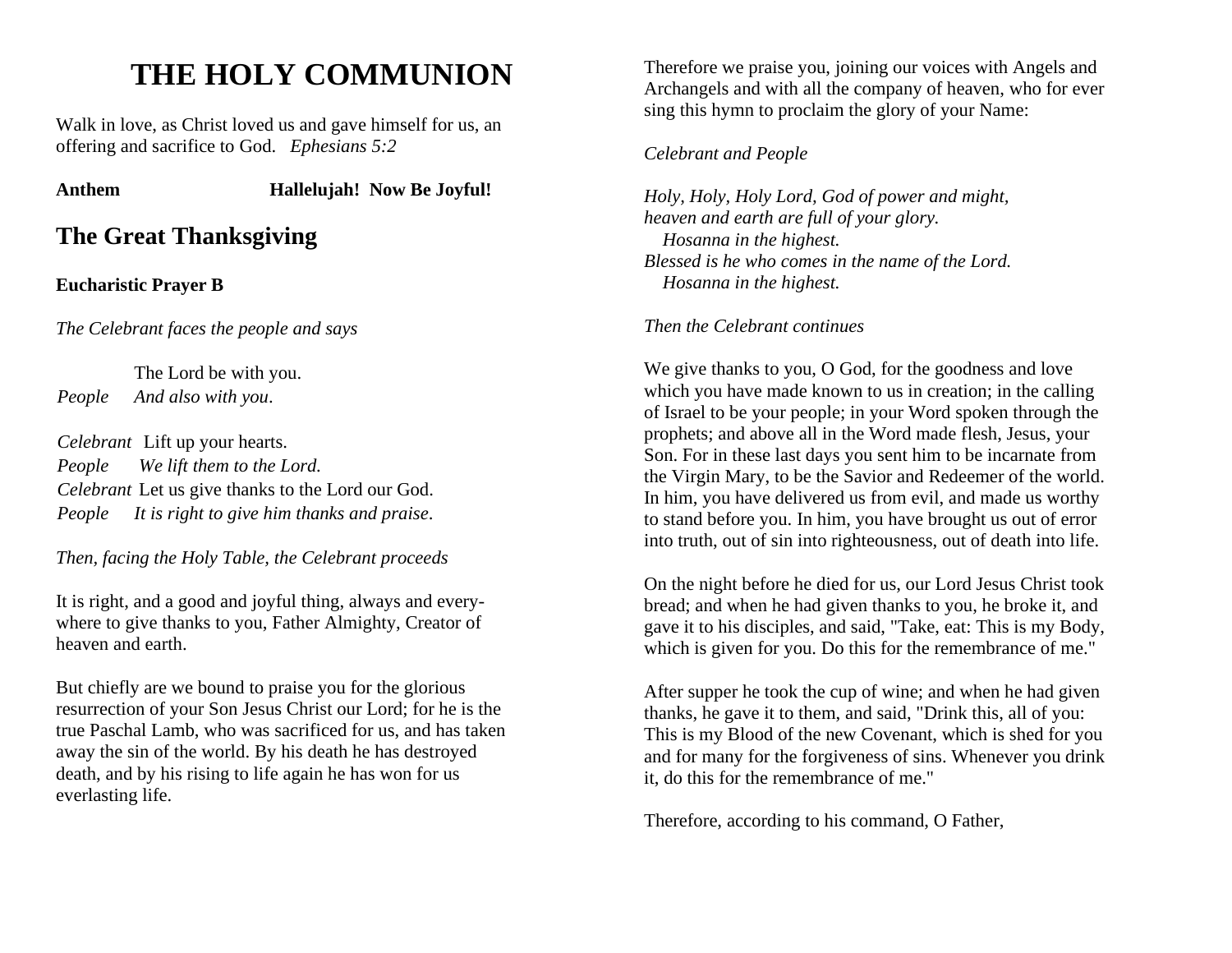### *Celebrant and People*

*We remember his death, We proclaim his resurrection, We await his coming in glory;*

### *The Celebrant continues*

And we offer our sacrifice of praise and thanksgiving to you, O Lord of all; presenting to you, from your creation, this bread and this wine.

We pray you, gracious God, to send your Holy Spirit upon these gifts that they may be the Sacrament of the Body of Christ and his Blood of the new Covenant. Unite us to your Son in his sacrifice, that we may be acceptable through him, being sanctified by the Holy Spirit. In the fullness of time, put all things in subjection under your Christ, and bring us to that heavenly country where, with all your saints, we may enter the everlasting heritage of your sons and daughters; through Jesus Christ our Lord, the firstborn of all creation, the head of the Church, and the author of our salvation.

By him, and with him, and in him, in the unity of the Holy Spirit all honor and glory is yours, Almighty Father, now and for ever. *AMEN.*

And now, as our Savior Christ has taught us, we are bold to say,

*Our Father, who art in heaven, hallowed be thy Name, thy kingdom come, thy will be done, on earth as it is in heaven.*

As our Savior Christ has taught us, we now pray,

*Our Father in heaven, hallowed be your Name, your kingdom come, your will be done, on earth as in heaven.*

*Give us this day our daily bread. And forgive us our trespasses, as we forgive those who trespass against us. And lead us not into temptation, but deliver us from evil. For thine is the kingdom, and the power, and the glory, for ever and ever. Amen.*

*Give us today our daily bread. Forgive us our sins as we forgive those who sin against us. Save us from the time of trial, and deliver us from evil. For the kingdom, the power, and the glory are yours, now and for ever. Amen*.

### **The Breaking of the Bread**

*The Celebrant breaks the consecrated bread.*

*A period of silence is kept.*

Alleluia. Christ our Passover is sacrificed for us; *Therefore let us keep the feast. Alleluia.*

*Facing the people, the Celebrant says the following instruction.*

The Gifts of God for the People of God.

Take them in remembrance that Christ died for you, and feed on him in your hearts by faith, with thanksgiving.

For those unable to receive the physical Communion at this time please pray the following with me:

 *My Jesus, I believe that you are truly present in the Blessed Sacrament of the Altar. I desire to offer you praise and thanksgiving as I proclaim your resurrection. I love you above all things, and long for you in my soul. Since I cannot receive you in the Sacrament of your Body and Blood, come spiritually into my heart. Cleanse and strengthen me with your grace, Lord Jesus, and let me never be separated from you. May I live in you, and you in me, in this life and in the life to come. Amen.*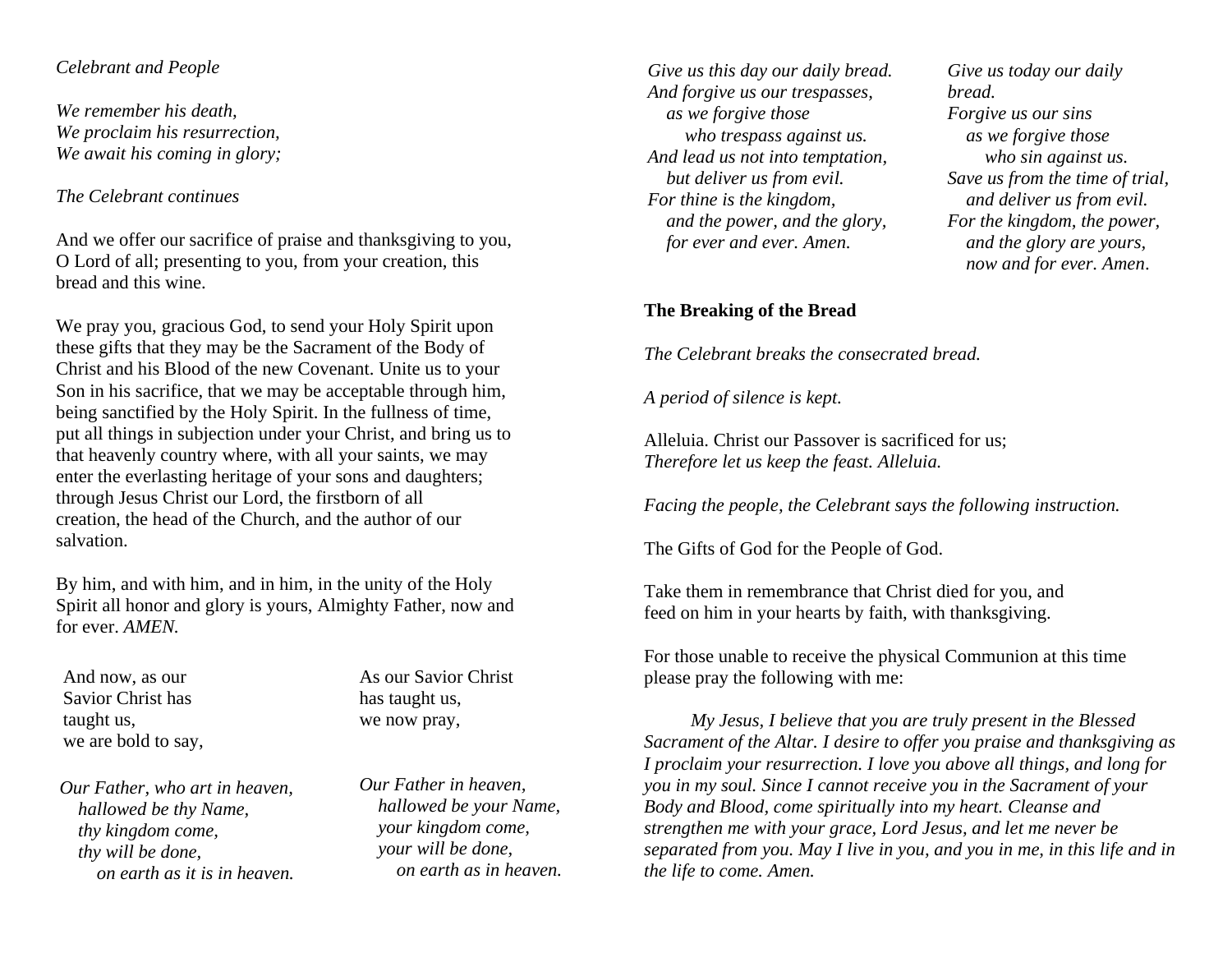### **Hymn 305 Come, risen Lord and deign to be our guest**

1 Come, risen Lord, and deign to be our guest; nay, let us be thy guests; the feast is thine; thyself at thine own board make manifest in thine own Sacrament of Bread and Wine.

2 We meet as in the upper room they met; thou at the table, blessing, yet dost stand: 'This is my body': so thou givest yet: faith still receives the cup as from thy hand.

3 One body we, one Body who partake, one Church united in communion blest; one Name we bear, one Bread of life we break, with all thy saints on earth and saints at rest.

4 One with each other, Lord, for one in thee, who art one Savior and one living Head; then open thou our eyes, that we may see; be known to us in breaking of the Bread.

Let us pray.

### *Celebrant and People*

*Eternal God, heavenly Father, you have graciously accepted us as living members of your Son our Savior Jesus Christ, and you have fed us with spiritual food in the Sacrament of his Body and Blood. Send us now into the world in peace, and grant us strength and courage to love and serve you with gladness and singleness of heart; through Christ our Lord. Amen.*

### **Blessing**

May the peace of God which passes all understanding keep your hearts and minds in the knowledge of God and of God's son Jesus Christ, our Lord, and the blessing of the Father, Son and Holy Spirit be with you now and always. Amen.

### **Hymn 207 Jesus Christ is risen today**

1. Jesus Christ is risen today, Alleluia! our triumphant holy day, Alleluia! who did once, upon the cross, Alleluia! suffer to redeem our loss, Alleluia!

2. Hymns of praise then let us sing, Alleluia! unto Christ, our heavenly King, Alleluia! who endured the cross and grave, Alleluia! sinners to redeem and save, Alleluia!

3. But the pains which he endured, Alleluia! our salvation have procured, Alleluia! now above the sky he's king, Alleluia! where the angels ever sing, Alleluia!

4. Sing we to our God above, Alleluia! praise eternal as his love, Alleluia! praise him, all ye heavenly host, Alleluia! Father, Son, and Holy Ghost, Alleluia!

 Alleluia. Alleluia. Let us go forth in the name of Christ. People *Thanks be to God*. *Alleluia. Alleluia.*

From *Book of Common Prayer 1979* Hymns from *Hymnal 1982*